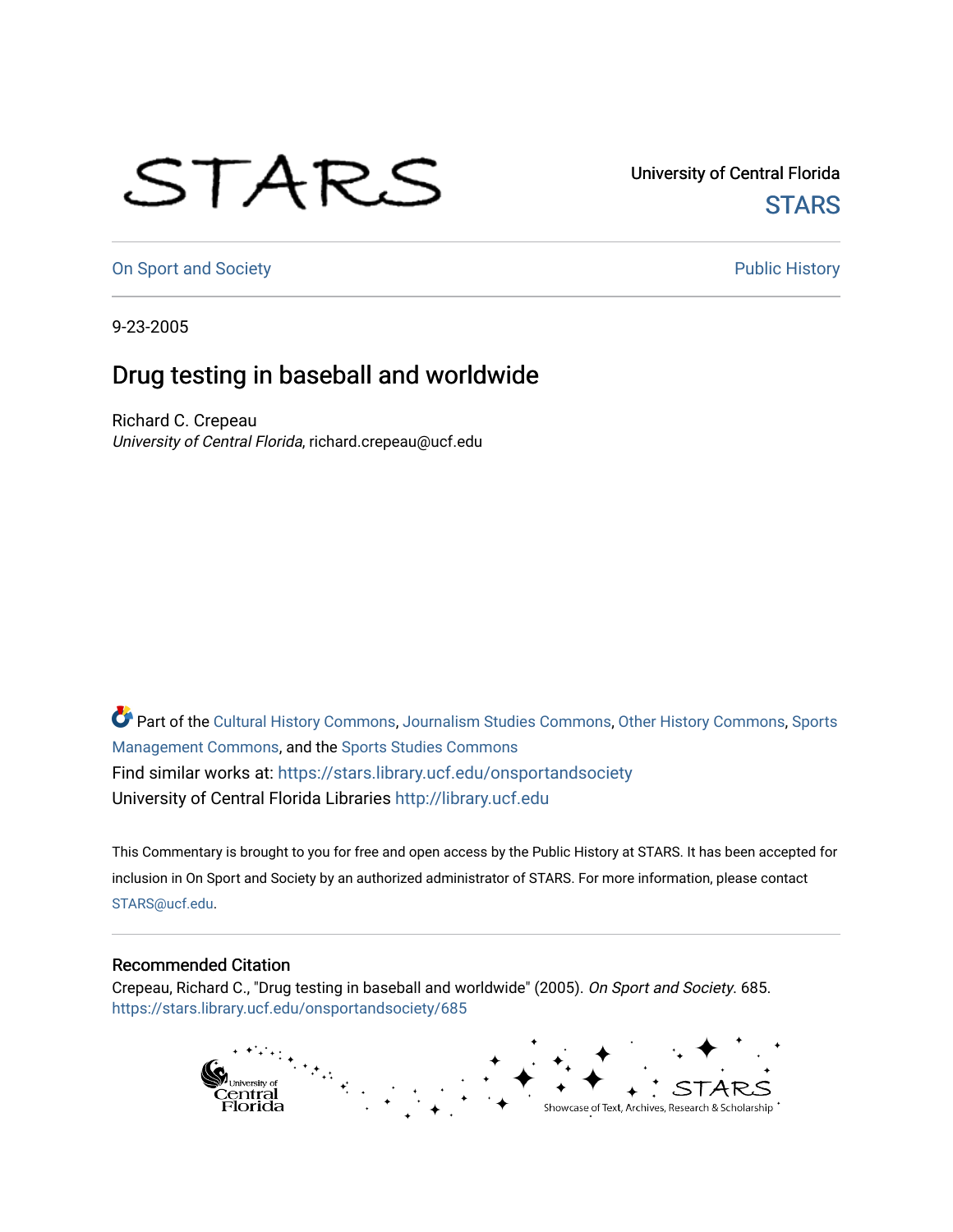SPORT AND SOCIETY FOR H-ARETE Drug testing in baseball and worldwide SEPTEMBER 23, 2005

The United States Congress is making noises again over the issue of drug use in sports and, as usual, taking aim at steroids in baseball. In The Clean Sports Act, sponsored by Sen. McCain and Rep. Tom Davis, there is a call for stronger penalties for drug violations in baseball. This bill would institute a two-year ban for first offenders and a lifetime ban for second offenders, a penalty system adopted from the World Anti-Doping Agency (WADA). Baseball Commissioner Bud Selig, in sandbagging the Players' Association, also called for an independent testing agency and his coyly phrased "Three Strikes and You're Out" policy.

Before these policies are adopted I would invite members of Congress to consider the circus that has developed on the international scene. WADA and the International Football governing body FIFA have been in a disagreement over the length of drug-abuse penalties. FIFA has objected to the two-year ban for a first offense saying that each case must be decided on its merits, rather than with an arbitrary penalty, and that a warning must precede any ban.

WADA's Drug Czar, Dick Pound, insists that courts do not matter and that the only concern must be to remove drugs from sports. Pound's fanatical pursuit of the cause is both annoying and lawless. He seems bent only on keeping his name before the public as Drug Czar, a position he was given only after he failed to become the President of the IOC, an honor he felt was his by divine right. In his role as jilted IOC bride, Pound seems determined to take his bitterness out on every athlete in the world community who has even a suspicion of drug use. Petulance on this scale is never a pretty sight.

The actions of a free-lance hanging judge is not what the U.S. Constitution would seem to endorse, and I would hope not the kind of action with which the U.S. Congress would seek to identify itself. Unfortunately, it would appear that Dick Pound has considerable credibility in Washington.

Pounds' latest "wounded ego action" came in the wake of revelations by a French newspaper that Lance Armstrong's urine samples from 1999 had tested positive for EPO in experimental tests being done at a French lab. In the wake of these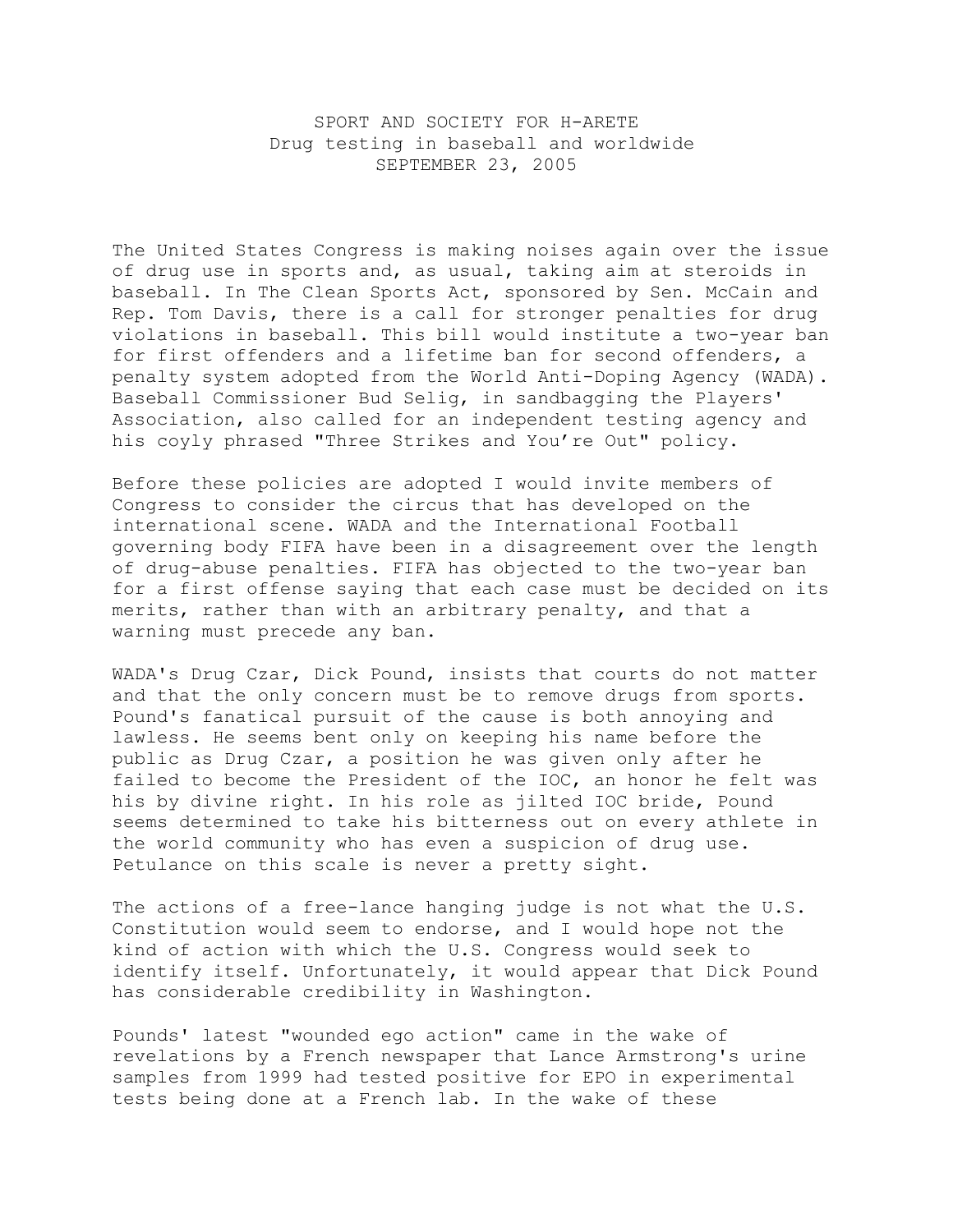revelations, which Pound was quick to endorse as legitimate, Pound claimed that the UCI, the International Cycling Union, had given the six Armstrong test results to the newspaper. Pound claimed that Hein Verbruggen, the head of UCI, admitted this in a letter to WADA.

Verbruggen has subsequently denied Pound's claim, accused Pound of making false accusations, and said he was astonished by Pound's remarks. UCI says that it gave the French newspaper only one such result.

The accusations have continued to fly over the past week. On Monday, the UCI said that Dick Pound was seeking to prevent the UCI investigation of the laboratory leaks of Armstrong's 1999 urine tests. On Wednesday, UCI then accused WADA of withholding information from its investigation of the testing leaks and called on WADA to sanction its Czar. In turn Dick Pound fired back.

On Thursday, Denis Oswald, president of the Association of Summer Olympic International Federations, and Sergei Bubka, commission chief of the IOC athletes, joined the fray. They sent a letter to the WADA executive committee in Montreal, seeking a full investigation of the leak and questioning the actions of the laboratory.

Pound termed the letter "unfortunate and ill-informed," and questioned the motives behind it. Pound believes that this is an attempt to draw attention away from the positive tests and onto the question of a violation of confidentiality. He considers such a concern beside the point and is interested only in why a number of riders tested positive in 1999 for EPO.

Also on Thursday, IOC President Jacques Rogge weighed in saying that this bickering is hurting the anti-doping campaign and that Lance Armstrong should not be obligated to prove his innocence. In a refreshing comment Rogge said, "One has to respect the presumption of innocence. It is not up to an athlete to prove he is innocent but up to sporting institutions to prove his possible guilt." The only certainty is that Dick Pound will not let his nemesis, Jacques Rogge, have the last word.

I bring all this up to point out the shaky ground on which the drug testing issue is built and the tendency for these things to deteriorate into a witch-hunt or a platform for personal ambition. Congress should not be seeking to use WADA as its model or a partner. This is an agency run by a person with too